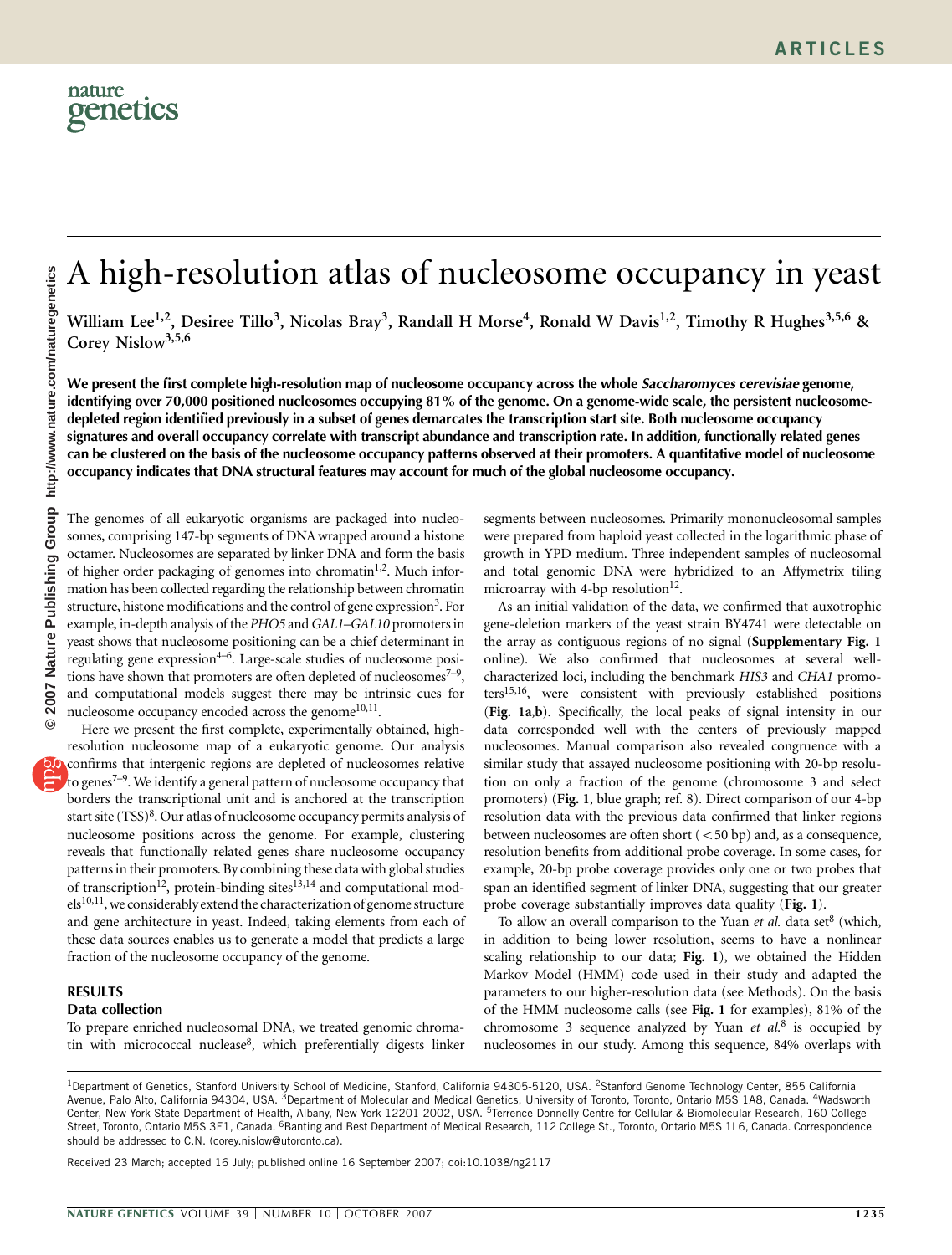<span id="page-1-0"></span>

Figure 1 Distribution of nucleosomes around the CHA1 and HIS3 promoters. (a) A 2-kb region on chromosome 3 surrounding the CHA1 promoter. Blue graph is derived from Yuan et al.<sup>8</sup>; each vertical line represents the average probe intensity log ratio between nucleosomal and whole-genome DNA at that position. Ratios are represented on a log<sub>2</sub> scale (the graph has been truncated at  $-1$  to allow closer inspection of positioned nucleosomes); a positive signal represents nucleosomal occupancy. Green graph represents data from this study; individual probes are represented by vertical lines but, owing to the data density, the probes are too close to distinguish. Blue and green boxes represent HMM-predicted nucleosome positions derived from Yuan et al.<sup>[8](#page-8-0)</sup> and this study, respectively; edges have been trimmed slightly to make them more distinct, and the more lightly shaded boxes represent delocalized nucleosome calls. Gold boxes represent the position of nucleosome locations determined by Moreira and Holmberg<sup>15</sup>. Red boxes indicate annotated ORFs; the arrows represent the direction of transcription. (b) Same as in a, but showing the HIS3 region on chromosome 15 (nucleosome locations determined by Sekinger et al.<sup>[16](#page-8-0)</sup>).

regions occupied in the Yuan et al. study<sup>[8](#page-8-0)</sup> (versus the 60% expected; hypergeometric  $P < 2.22 \times 10^{-308}$ ), indicating a significant correspondence between the two data sets. However, only 32% of the centers of our well-positioned nucleosomes are within 10 bp (51% within 20 bp) of the centers of well-positioned nucleosomes in the Yuan *et al.* study<sup>8</sup>, further indicating that the data sets are not identical (Fig. 1).

The HMM also generated an index of nucleosome positions across the whole genome (Table 1), detecting 40,095 well-positioned and 30,776 'fuzzy' nucleosomes. These 70,871 nucleosomes encompass 9.8 Mb or 81% of the non-repetitive genome. Nucleosomes encompass 87% of transcribed sequence but only 53% of intergenic sequence. Similar estimates are obtained by counting the proportion of probes detecting above the average linker signal intensity learned by the HMM  $(log(ratio) = -0.66)$ : 91.6% of transcribed sequence was above this linker threshold as compared with 57.3% of intergenic sequence. Because the HMM nucleosome calls do not explicitly capture many

region[s7,9](#page-8-0), a trend that is also obvious in our data (Figs. 1 and 2a). For example, Yuan et al.<sup>[8](#page-8-0)</sup> identified nucleosome-depleted regions (NDRs) of  $\sim$  150 bp positioned, on average,  $\sim$  200-bp upstream of annotated genes. If promoter depletion of nucleosomes is associated with promoter activity, then we expect NDRs to align with TSSs as opposed to start codons. To examine this, we calculated the average nucleosome occupancy of probes within a region 50-bp upstream and 50-bp downstream of the TSS of 5,015 high-confidence transcripts (see Methods) derived from a high-resolution map of the yeast transcriptome<sup>12</sup>. We found that the 50-bp region that lies upstream of the TSS of verified transcripts is far more depleted of nucleosomes than are the corresponding downstream regions ([Fig. 2a](#page-2-0)). This observation is consistent with the view that promoters of active genes are depleted of nucleosomes, presumably to permit protein-binding events required for gene expression activity<sup>[7–9,17](#page-8-0)</sup>.

Gene expression has been reported to correlate inversely with nucleosome occupancy in promoters: highly expressed genes contain

of the subtleties in the relative occupancy data, including differences in internucleosomal occupancy (for example, Fig. 1), our subsequent analyses focused on occupancy ratios from the smoothed tiling path data.

#### General features

Several independent studies of nucleosome occupancy at varying degrees of resolution concur that intergenic regions are depleted of nucleosomes as compared with coding

### Table 1 Nucleosome content of the genome

|                                 | Coverage (bp) | Fraction of total genome<br>(total intergenic / total transcribed) | Number of<br>nucleosomes |
|---------------------------------|---------------|--------------------------------------------------------------------|--------------------------|
| Array probe coverage            | 12,068,004    | 1(1/1)                                                             | N/A                      |
| Well-positioned nucleosomes     | 4,970,908     | 0.41(0.36/0.42)                                                    | 40,095                   |
| Delocalized (fuzzy) nucleosomes | 4,801,292     | 0.4(0.17/0.45)                                                     | 30,776                   |
| Total nucleosomal DNA           | 9.772.200     | 0.81(0.53/0.87)                                                    | 70.871                   |
| Non-nucleosomal ('linker') DNA  | 2.295.804     | 0.19(0.47/0.13)                                                    | 32.4 bp average length   |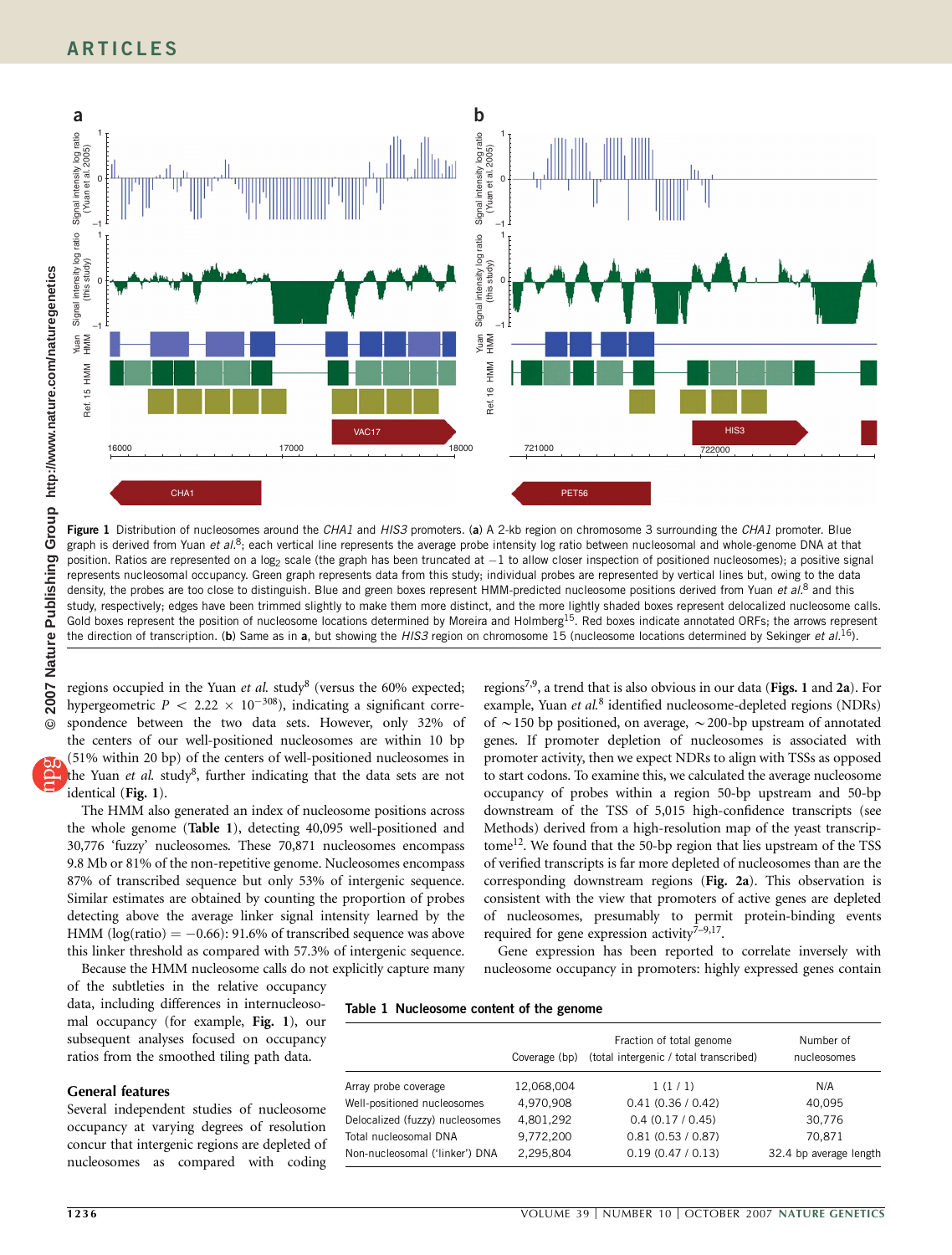<span id="page-2-0"></span>

Figure 2 TSSs are demarcated by NDRs. (a) Kernel density plot showing the distribution of nucleosome occupancy for regions surrounding verified transcription segments that overlap  $\geq$  50% of a verified gene on the 5' end, as defined in ref. 12 ( $n = 5,015$ ). Red shows the distribution of average nucleosome occupancy within a region 50-bp upstream of a verified transcript, green shows occupancy within a region 50-bp downstream, and black shows occupancy within the transcript. (b) Nucleosome occupancy within a region 50-bp upstream of verified transcription segments as separated by transcription level. Red shows the distribution of average nucleosome occupancy for promoters of segments with expression level  $< 1$  ( $n = 759$ ), green shows that for segments with expression level between 1 and 2  $(n = 1,859)$ , and blue shows the most highly expressed genes with level  $\geq 2$  (n = 2,397). (c) Same as in b, but showing average nucleosome occupancy within verified transcripts.

prominent  $NDRs^{7,8,17}$  $NDRs^{7,8,17}$  $NDRs^{7,8,17}$ , and genes expressed at low levels tend to have promoters that are more occupied by nucleosomes. We find a similar trend in our data (Fig. 2b). When we divided the 5,015 verified transcripts into three classifications on the basis of transcript abundance<sup>12</sup> and tested whether expression correlated with a particular nucleosome distribution, we found that the distribution of nucleosome occupancy in the promoters of these three sets of transcripts is distinct.

Our data also show that nucleosome occupancy within coding regions correlates with transcription level, but in the opposite manner. Specifically, highly expressed genes are significantly more occupied by nucleosomes than are genes expressed in small amounts or not at all

(Fig. 2c). This observation also holds true when genes are separated by transcriptional frequency rather than by steady-state mRNA levels (ref. 18 and data not shown). When the nucleosome occupancies of genes expressed in different amounts are compared, the distinctions are statistically significant (*t*-test,  $P < 1 \times 10^{-15}$  for all three expression levels). A possible explanation for the observed patterns of occupancy is that the act of transcription promotes or requires formation of the ordered nucleosome structures that we observe within genes, perhaps by increasing residence time of the Rpd3S complex<sup>19,20</sup>.

When we examined regions of the genome on the basis of their annotations, we found that nucleosome occupancy preferences generally depend on the genomic feature. For example, coding regions

Figure 3 NDRs align with TSSs and not with translation start sites. (a) Nucleosome occupancy within a 2-kb region on chromosome 4. Green graph represents average probe intensity ratio (log<sub>2</sub> scale), dark green boxes show the location of HMM-called well-positioned nucleosomes, lighter green boxes are delocalized nucleosomes, blue boxes are transcription segments from David et  $aL^{12}$  $aL^{12}$  $aL^{12}$ , red boxes are annotated ORFs (derived from the Saccharomyces Genome Database), and arrows denote the direction of transcription. SAC7 shows a 5' UTR of 536 bp (ref. 12). (b) Average nucleosome occupancy surrounding TSSs for the ensemble of verified transcripts. This graph shows the log ratio of nucleosome occupancy plotted against genomic coordinate relative to the ATG start codon of an ORF (blue) or the  $TSS^{12}$  $TSS^{12}$  $TSS^{12}$  (magenta). Inset highlights the data between -50 and +300 of the TSS.

and centromeres are the most highly occupied, whereas unique and divergent intergenic regions (that is, unidirectional and bidirectional promoters) are the most depleted of nucleosomes (data not shown). Here, we define intergenic regions as sequences that do not encode protein (including 5¢ and 3¢ UTRs). Although all intergenic regions are nucleosome depleted relative to protein-coding regions, convergent intergenic segments that are unlikely to be promoters are significantly more occupied than unique and divergent regions (Mann-Whitney test,  $P < 2.2 \times 10^{-16}$ ), consistent with the idea that the most depleted intergenic regions are promoters.

### TSSs define a nucleosome occupancy signature

The hypothesis that promoters define the boundary of nucleosome-free regions is supported by gene-by-gene observations. For example, the SAC7 gene shows an extended 5¢ UTR of greater than 500 bp when its ORF is aligned with its corresponding transcrip-

tion segment<sup>12</sup>. In this case, the NDR is directly upstream of the TSS and a nucleosome is positioned precisely at the start of the transcript (Fig. 3a). On a global scale, when the nucleosome occupancy patterns of all promoters are averaged, the NDR is evident and most genes contain a consistent ladder of well-positioned nucleosomes at their 5' ends immediately downstream from the NDR (Fig. 3). By precisely aligning nucleosome occupancy signal by TSSs and averaging all genes, the average nucleosome signature is clearly oriented at TSSs (Fig. 3b,

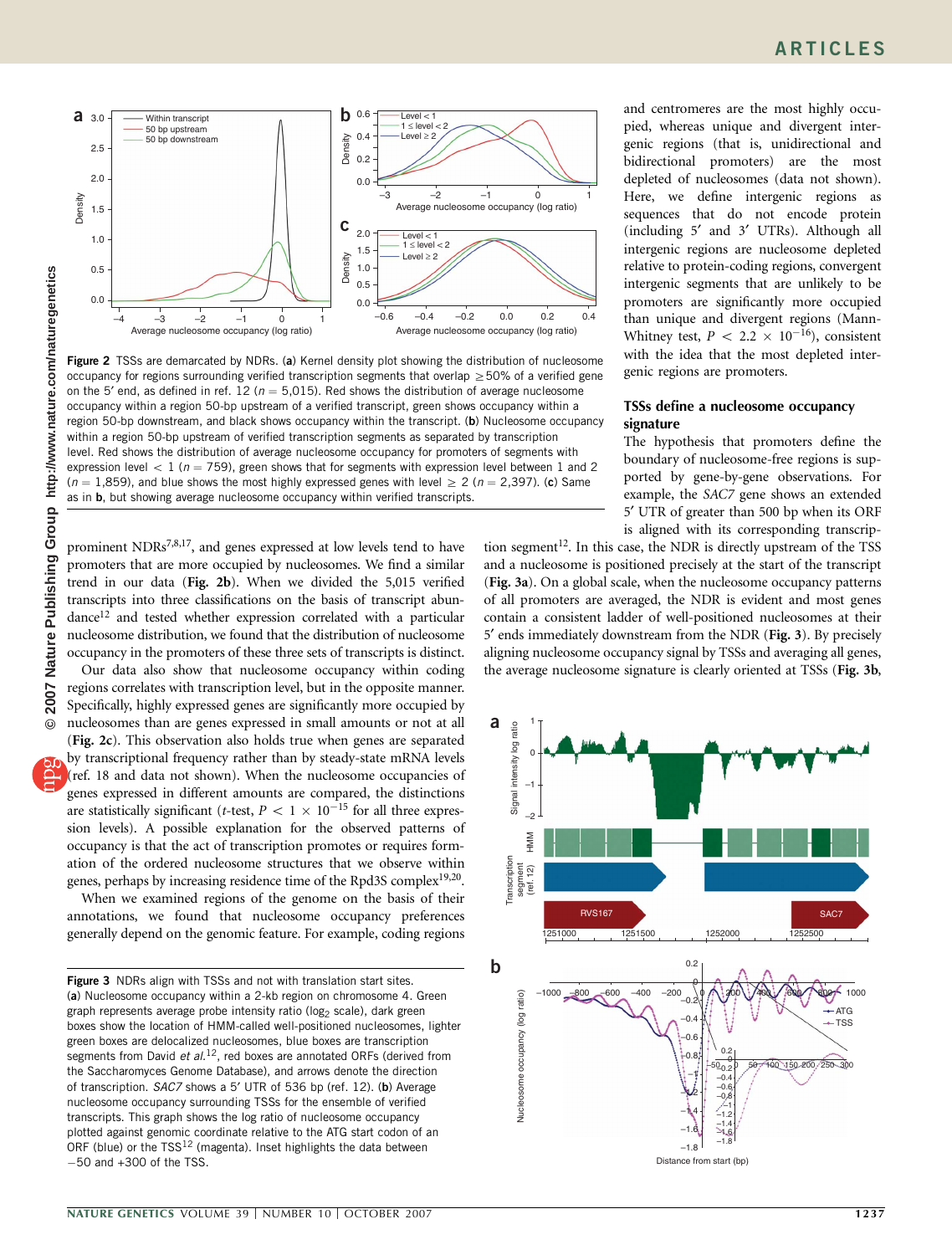<span id="page-3-0"></span>

Figure 4 Clustering promoter nucleosome signatures. (a) Average nucleosome occupancy for each cluster, covering  $\sim$ 800 bp surrounding the TSS. The clustergram was generated with k-means clustering using the Euclidean distance metric. The four clusters contain 1,211, 766, 1,374 and 1,663 transcripts. (b) k-Means clustergram for the set of  $\sim$  5,000 verified transcripts with known annotations. Blue represents areas depleted for nucleosomes; yellow areas are more occupied. (c) Kernel density plot showing distribution of expression levels for transcripts in each cluster. (d) The GO Slim biological process term most overrepresented by genes in each cluster and the hypergeometric P value for each term.

magenta graph). This transcript-aligned, promoter-specific signature comprises an NDR centered immediately  $(<50$  bp) upstream of the TSS flanked by nucleosomes centered at about  $-200$  bp and  $+100$  bp. Aligning nucleosome occupancy signals by ORF start codons reveals a similar, less-pronounced signature and an NDR further upstream from the ATG start ([Fig. 3b](#page-2-0), blue graph).

The nucleosomes downstream from the NDR are consistently positioned; in particular, the first nucleosome immediately downstream from the NDR in the coding region is very well positioned. Other studies have shown that there is a genome-wide bias for the positioning of this initial nucleosome<sup>10,11</sup>, and experimental data indicate the histone variant H2A.Z is preferentially deposited in nucleosomes flanking nucleosome-free regions<sup>21</sup>. The resolution and sensitivity of the array also enable us to detect a nucleosomal ladder downstream from the transcript start in the global nucleosome signature. The frequency of nucleosome occupancy upstream of the TSS is unchanged, but the amplitude of the signature is lower.

### Nucleosome occupancy signatures correlate with transcript level

To categorize promoters across the genome, we aligned and clustered genes on the basis of nucleosome occupancy surrounding their TSSs, and tested whether genes with a similar nucleosome signature shared other attributes. We used k-means clustering to group nucleosome occupancy profiles in a window of  $\sim 800$  bp surrounding the TSS of 5,015 verified transcripts (Fig. 4). We found only four significantly distinct clusters of nucleosome occupancy; increasing the number of clusters resulted in a larger number of smaller clusters, but had no qualitative effect on the observed Gene Ontology (GO) enrichments (Supplementary Fig. 2 online). k-Means clustering with values of  $k > 3$  consistently produced a discrete cluster whose genes seem to lack a significant NDR and are instead highly occupied with

nucleosomes (cluster 1, Fig. 4 and Supplementary Fig. 2b,c). These genes are interesting because their promoters (Fig. 4a) are clearly different from the typical genome-wide signature ([Fig. 3b](#page-2-0)) and the cluster is statistically enriched for genes of unknown function (cumulative hypergeometric  $P = 1.7 \times 10^{-13}$ ). Removing these uncharacterized genes does not, however, qualitatively change the results (Supplementary Fig. 3a–c online). Hypergeometric distribution analysis of GO Slim annotations reveals that cluster 1 is also enriched for genes involved in response to stress ( $P = 1 \times 10^{-4}$ ; Fig. 4d); these genes are unlikely to be expressed during logarithmic growth in rich media. The other three clusters showed enrichment of at least one GO Slim process annotation<sup>22</sup>. Cluster 2 shows a bimodal distribution of expression (Fig. 4c), which is explained by the strong enrichment of genes involved in protein biosynthesis in this cluster, particularly the highly expressed ribosomal protein genes<sup>18</sup>. This enrichment was confirmed by repeating the analysis after removing ribosomal protein genes (Supplementary Fig. 3d). Cluster 3 is enriched for genes involved in ribosome biogenesis and assembly. Cluster 4 is the largest cluster and is most enriched for genes involved in protein modification with a significant enrichment of DNA and RNA metabolism genes (*P* <  $1 \times 10^{-3}$ ).

Our clustering results differ from those obtained from a similar analysis based on computationally calculated nucleosome occu-pancy<sup>[10](#page-8-0)</sup>. That study found three clusters that segregated primarily on the basis of the distance between a predicted TATA sequence and start codon. Our clustering assesses nucleosome occupancy from experimental data, suggesting that nucleosome occupancy often reflects function (on the basis of GO) and gene expression.

### Nucleosome occupancy correlates with base composition

Having found a set of characteristic nucleosome occupancy patterns, we sought to identify mechanisms that could best explain the observed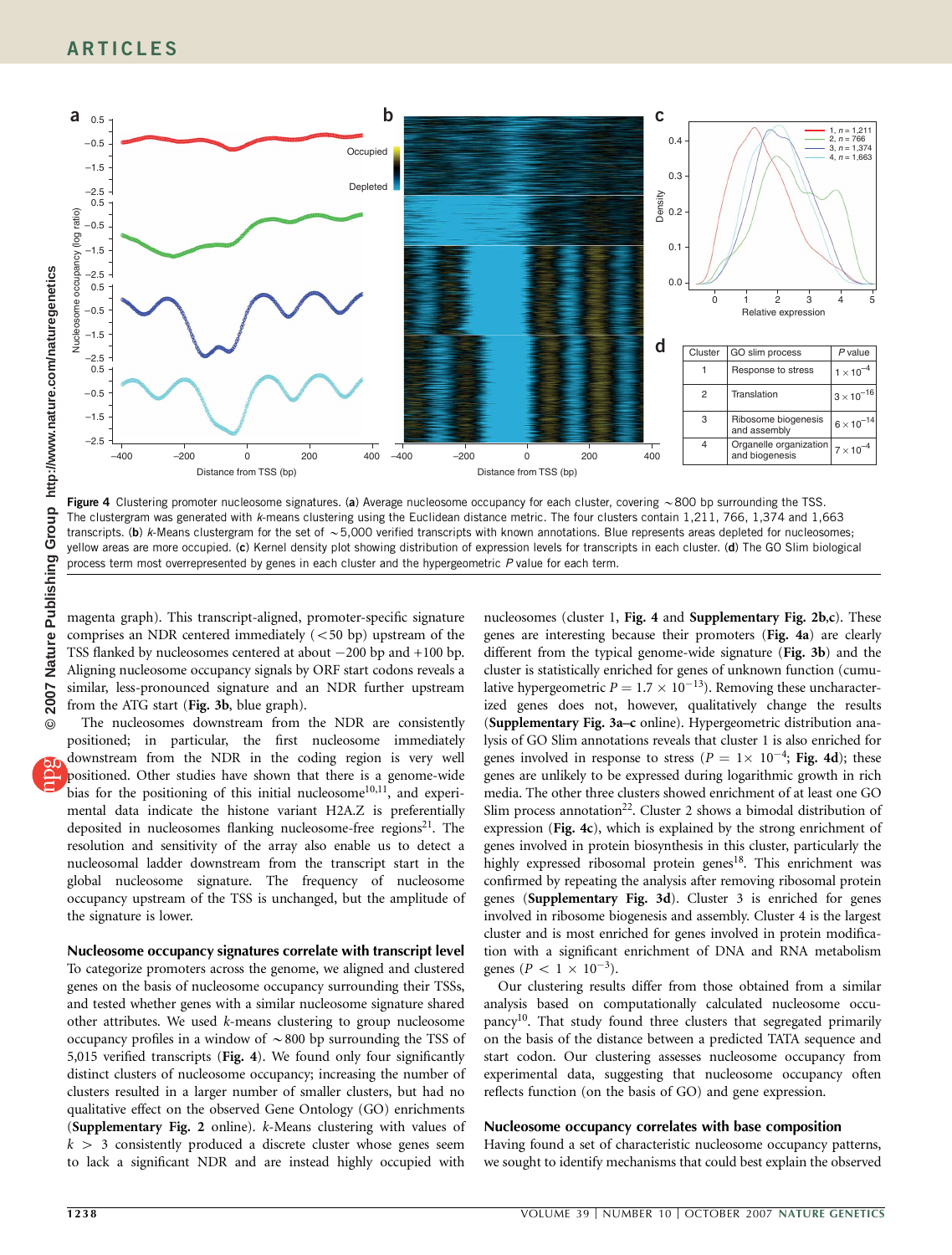vious work in predicting nucleosome positions focused on periodic dinucleotide patterns, which were identified on the basis of DNA sequences with high affinity for DNA in vitro $10,11,23$ . These patterns seem to explain some nucleosome positioning in vivo; however, the correlation is not sufficiently strong to infer exclusive causation<sup>11</sup>. Other structural and simple-sequence features of DNA have been shown or proposed to influence nucleosome affinity for specific genomic sites. For example, CTG repeats are the strongest reported naturally occurring nucleosome positioning sequences<sup>[24](#page-8-0)</sup>, whereas poly(dA-dT) tracts act as nucleosomeexcluding sequences<sup>25</sup>. Z-DNA, which forms as a result of DNA unwinding from the nucleosome during transcription, also inhibits nucleosome formation<sup>26</sup>. In addition, sequence-specific DNA-binding transcription factors must compete and/or interact with nucleosomes in the formation of chromatin[27](#page-8-0). Indeed, a key trend in our data and previous analyses $7-9$  is a prominent depletion of nucleosome occupancy just upstream of TSSs ([Fig. 3](#page-2-0)). Consistent with the idea that transcription factors have a role in nucleosome positioning, we identified binding sequences for Abf1 and Reb1 by Gibbs sampling among the least $occupied$  sequences<sup>[28](#page-8-0)</sup> (data not shown). Both of these transcription factors have been previously implicated in dictating chromatin architecture<sup>29-31</sup>. We therefore tested whether the presence

<span id="page-4-0"></span>nucleosome positioning and occupancy. Pre-

of transcription factor binding sequences (TFBSs) alone (in the absence of data on actual binding, we considered whether the transcription factors are active in YPD medium) correlates with nucleosome occupancy, and if the locations of TFBSs reflect the stereotypic nucleosome architecture of promoters. We first scored all yeast promoters



for a match to the position weight matrix (PWM) of 126 known and predicted TFBSs (see Methods). We used transcription factor localization data $32$  as a proxy for transcription factor activity, assuming that the 46 transcription factors localized exclusively in the nucleus are active and all of the others are inactive. Although at best an approximation, some transcription factors are known to be regulated by localization or synthesis (for example, Crz1, Gcn4, Yap1, Swi5 and Pho4; Saccharomyces Genome Database). In addition, many of the nuclear transcription factors regulate constitutive activities such as the cell cycle and protein synthesis, and five of seven of the essential transcription factors with a PWM (Abf1, Hsf1, Mcm1, Rap1 and Reb1) are categorized as nuclear.

We calculated Wilcoxon-Mann-Whitney (WMW) P values for the average promoter occupancy across the promoters with the top 250 matches to the PWM for each transcription factor (assuming that the highest-scoring binding site in a promoter was the only binding site) as compared with the occupancy of all other promoters (Fig. 5a). Two

main trends are evident. First, there is a strong statistical correspondence between nucleosome occupancy and presence of a binding sequence for a nuclear transcription factor ( $P < 10^{-15}$ ). Second, the TFBSs for transcription factors whose binding sequences are least occupied by nucleosomes tend to cluster at a position 80–100 bp upstream of the TSS, and this clustering is also observed to a lesser degree for TFBSs in general (Fig. 5b). In promoters containing these TFBSs, the location of the TFBS corresponds to part, albeit not all, of the trough in nucleosome occupancy (examples are shown in Figure 5c). Although the trend is statistically significant, the separation between promoters with binding sites of nuclear transcription factors and all other promoters is not nearly as great as the separation between promoters and transcribed sequences in general ([Figs. 3](#page-2-0) and 5c; and data not shown). Thus, although TFBSs do, in some cases, have a strong positional trend relative to the TSS, and this position is within the nucleosome-free promoter region, it seems unlikely that displacement of nucleosomes by transcription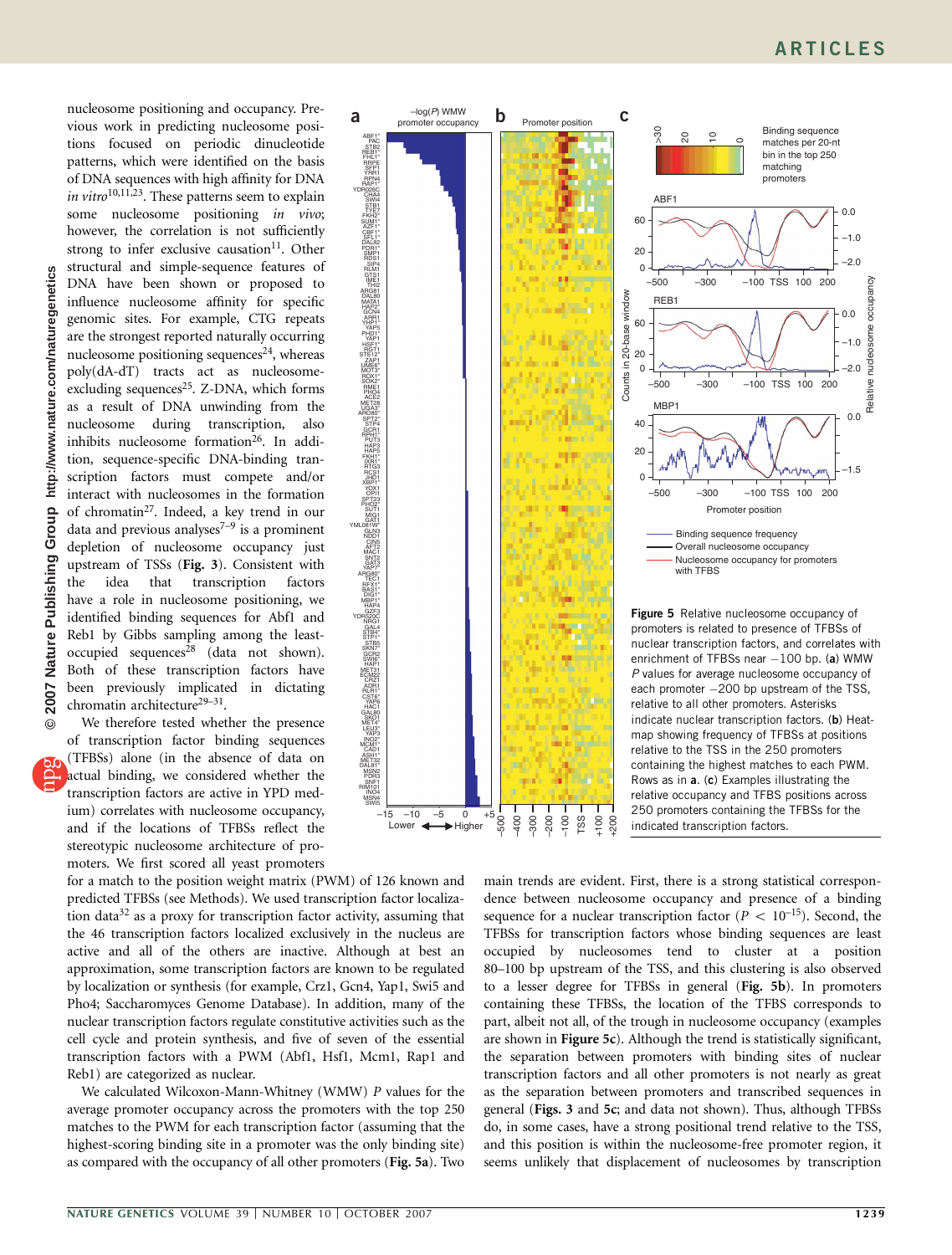<span id="page-5-0"></span>

Figure 6 Correlations between nucleosome occupancy measurements and local DNA properties. (a) Pairwise correlations between smoothed nucleosome occupancy and selected DNA properties, as indicated, over all measurements. (b) Average shape of smoothed nucleosome occupancy data (green line) and selected DNA properties (blue line) over 5,037 promoters. (c) Weights learned by Lasso for indicated DNA properties over all measurements for chromosomes  $1-8$ . (d) Correlations between the Lasso model and Segal et al.'s model<sup>[11](#page-8-0)</sup> and actual smoothed measurements over chromosomes  $9-16$ . P values are from rank correlations.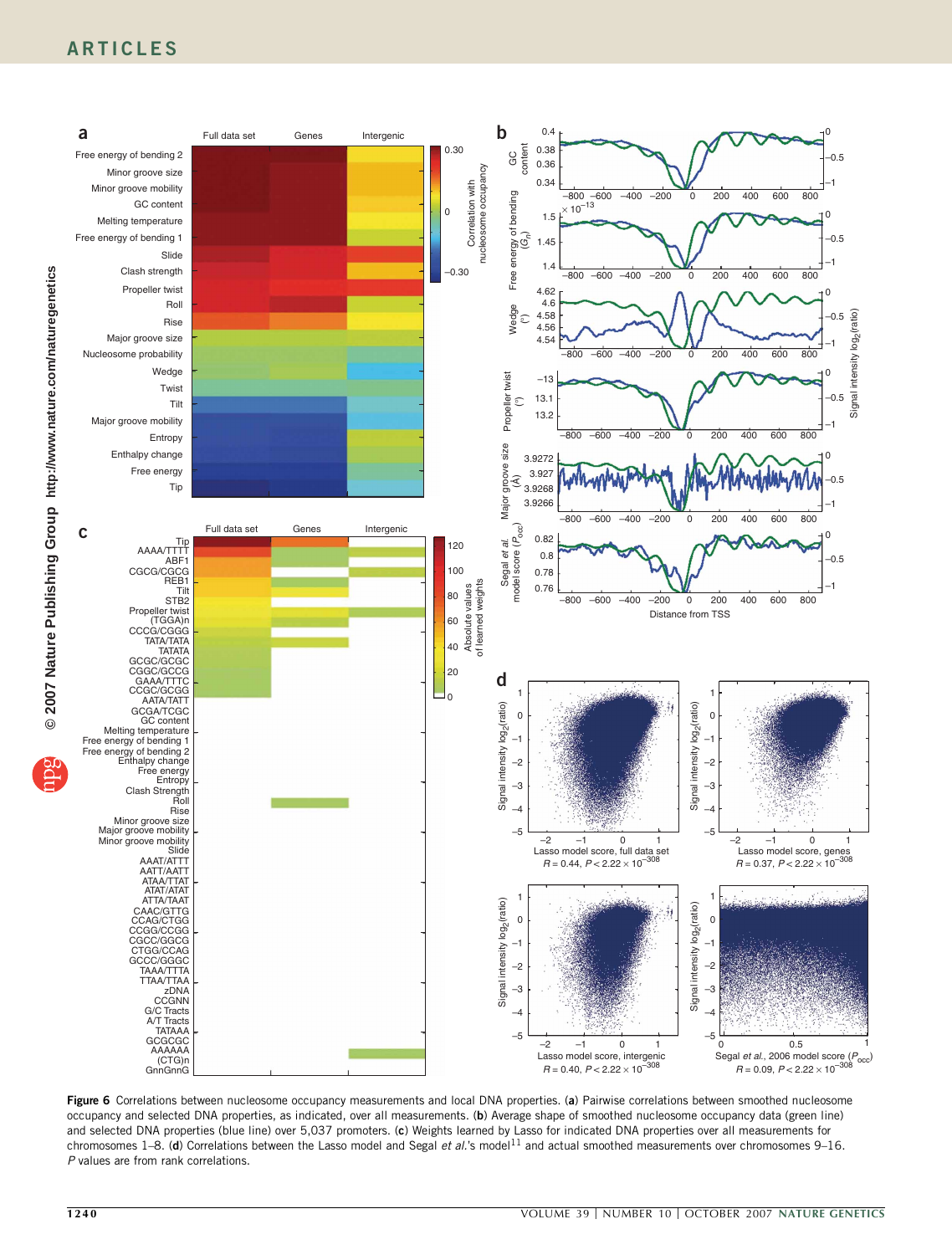factors can explain nucleosome occupancy patterns across the genome. This observation is consistent with previous data indicating that nucleosome occupancy does have a strong influence on transcription factor occupancy<sup>17,33</sup>.

We therefore tested whether other sequence features could explain the observed data. To develop a predictive model that combines several features, we made the assumption that such features should follow the same additive formula for any stretch of nucleosome-sized DNA. Our model ignores the effects of neighboring nucleosomes $34$ ; however, it has the advantage that the inputs can be weighted by using well-established regression methods. In addition, the existing Lasso algorithm used here $35$  can choose between related features that have overlapping impact, giving greater weight to the feature that provides the greatest explanation. If the alternative feature provides additional information, it will receive an appropriate weight.

We used Lasso to build a linear model (in other words, a formula) that includes both TFBSs and other features known or thought to influence nucleosome positioning. We first selected those features with high independent correlation or discrimination power, as judged by Pearson correlations and/or WMW P values. For example, G+C content and many features that are based on dinucleotide composition correlate with nucleosome occupancy ([Fig. 6a](#page-5-0)); in fact, most of these features have an average profile across all promoters that is correlated with nucleosome occupancy ([Fig. 6b](#page-5-0)). We then trained Lasso, using these features and all of our data from chromosomes 1–8, to produce a linear model in which the input features predict the microarray measurements.

The weights that Lasso assigned to each feature are shown in [Figure 6c](#page-5-0). Different results were obtained depending on whether Lasso was run on all sequence, on transcripts alone or on intergenic regions alone, suggesting that relative nucleosome occupancy may be dictated by different mechanisms in intergenic and genic regions. Nonetheless, in all cases, the highest weights were assigned to DNA structural features (tip, tilt and/or propeller twist), suggesting that energetic costs of DNA deformation account for much of the overall nucleosome occupancy across the yeast genome. Tip and tilt are among the most periodic parameters in the conformation of nucleosomal  $DNA<sup>2</sup>$ . The propeller twist capacity, which describes the angle of the two aromatic bases in a base pair, was selected in all three cases; this parameter is the most strongly correlated with nucleosome occupancy in intergenic regions ([Fig. 5](#page-4-0)). In general, dinucleotides with highly negative propeller twist angles are more rigid than dinucleotides with smaller propeller twist angles<sup>[36](#page-9-0)</sup> and, consistent with rigidity having a role in nucleosome exclusion from promoters $\delta$ , 'AAAA' was also selected by Lasso in all three cases; AAAA is the most rigid of all possible tetranucleotides. Among the TFBSs considered, only three (ABF1, REB1 and STB2) were selected as independently informative. These factors have each been previously implicated in chromatin function<sup>[31,37](#page-8-0)</sup>.

After training on chromosomes 1–8, we tested the model on chromosomes 9–16. On a probe-by-probe basis, our model has a strong correlation to the data (correlation coefficient,  $R = 0.44$ ; [Fig. 6d](#page-5-0)). We note that, although our approach eliminated Segal  $et al.S<sup>11</sup>$  periodic dinucleotide-based occupancy model in the feature selection stage (in favor of other DNA structural parameters with greater correlation), the dinucleotide-based model does bear some relationship to our data ([Fig. 6d](#page-5-0)). Nonetheless, other DNA structural features correlate more highly with both the 'trough' of nucleosome occupancy at promoters and much of the nucleosome occupancy within genes ([Fig. 6](#page-5-0)), indicating that, genome-wide, these parameters

may contribute more generally to both nucleosome occupancy and positioning in vivo.

### DISCUSSION

We have presented the first complete, high-resolution, nucleosome map of any organism. These data provide a benchmark both for gene-by-gene and global analysis of chromatin architecture and for understanding the genomic changes induced by environmental or genetic perturbation. We uncovered several genome-wide features that were not observed in previous studies, including a stronger nucleosome positioning signature relative to the TSS than to the ATG start codon. In addition, clustering the nucleosome occupancy signatures of individual genes reveals that genes with similar patterns of promoter occupancy tend to share similar functions.

More detailed analysis of our data indicates that nucleosome occupancy in promoters as compared with genes may be dictated primarily by DNA structural features. In particular, the propeller twist capacity seems to be relevant across genomic features, although we note that many transformations of G+C content also correlate highly with nucleosomal occupancy. Occupancy correlates with TFBSs in promoters, suggesting that a general selection for nucleosome-refractory DNA structural regions at a fixed position from the TSS and/or around TFBSs may explain the NDRs seen at promoters<sup>38</sup>.

The well-established periodic (AA/TT/TA)-dominated dinucleotide nucleosome positioning pattern seems to have much less correlation with global nucleosome occupancy than other features. Because this pattern is clearly relevant in vitro and the signal is present across the genome[11](#page-8-0), it is curious that the 199 sequences used to train Segal  $et$  al's model<sup>11</sup> have a nearly random distribution of occupancy ratios in our data and do not correspond to well-positioned nucleosomes (data not shown). These apparent discrepancies can be reconciled if nucleosome occupancy across the genome is directed more often by exclusion signals (which would include almost all of the parameters in [Fig. 6c](#page-5-0)), whereas local 'translational and rotational' settings, in addition to strongly positioned nucleosomes, are specified by periodic signals $11,39$ . In support of this possibility, the periodic AA/TT/TA signal is apparent in purified nucleosomal DNA fragments from Caenorhabditis elegans, although overall these dinucleotides are depleted in nucleosomal DNA relative to adjacent DNA<sup>[40](#page-8-0)</sup>.

The clustering of TFBSs at a position 100-bp upstream from the TSS, which has been clarified by mapping of TSS positions<sup>12</sup>, is marked. Because the TFBS locations are a fixed feature, we conclude that the trends that we observe in [Figure 5](#page-4-0) cannot be an artifact of our growth conditions. Applying the same methodology used for TFBSs, which resulted in an overall peak at  $\sim$  100 bp, we obtained a peak occurrence of TATA at about -80 bp (data not shown).

What explains the characteristic average distribution of nucleosomes within transcribed regions (for example, to the right of the TSS in [Fig. 3b](#page-2-0))? This phenomenon could be mechanistically explained by the known activity of RNA polymerase II in displacing and then replacing nucleosomes<sup>41</sup>, and the gradual decay could correspond to a lack of strong precision in the nucleosome replacement pattern. However, a decaying sine-wave function of the same periodicity, which mimics almost perfectly the aggregate data from  $-200$  to  $+800$  bp, in fact has little correlation with individual probe measurements. Thus, although we cannot rule out the possibility that RNA polymerase II repositions nucleosomes—an idea bolstered by the strength of the positioning pattern in the highest expressed genes—there seems to be substantial variation in the pattern from individual genes.

Work on genome-wide chromatin structure in metazoans is at its beginning<sup>40</sup>. A pioneering study<sup>42</sup> has used tiling microarrays to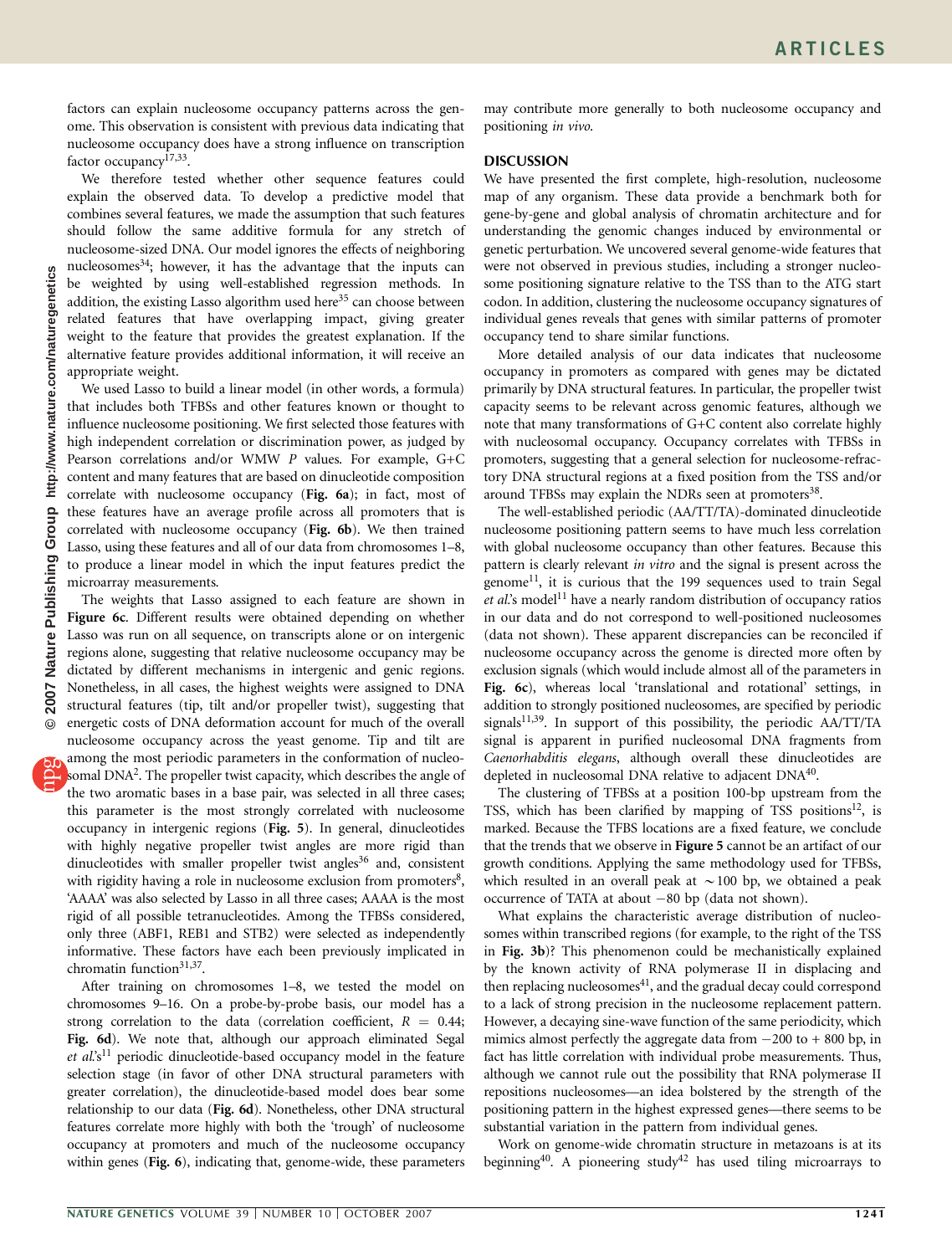examine nucleosome positioning at 3,692 promoters in seven human cell lines. Despite the much greater compactness of the yeast genome as compared with the human genome, both genomes show a prominent NDR at the TSS. It seems likely that in both genomes these sites correlate with partial or complete formation of pre-initiation complexes, but whether complex assembly follows or causes NDRs remains to be determined $42,43$ . Metazoan genomes differ from yeast in having gene regulatory elements that can be thousands of nucleotides distant from proximal promoter regions. It will be interesting to determine whether TFBSs play a larger or smaller part in determining nucleosome occupancy in metazoans, and how well features of chromatin structure can be used to help to predict TFBSs and other functional attributes of chromatin. We anticipate that genomic approaches similar to that used here and in other studies<sup>7-11,39,40,42</sup> will provide answers to these questions in the near future.

### **METHODS**

Microarray design. The microarray was designed in collaboration with Affymetrix (PN 520055). It contains 25-nucleotide probes spaced every 8 bp covering one strand of the whole Saccharomyces cerevisiae genome sequence and a second set of probes offset 4 bp from the first set to cover the other strand. When combined, these probes therefore provide whole-genome coverage at 4-bp resolution for double-stranded hybridization samples. The array contains 6.5 million 5-µm oligonucleotide features and is compatible with commercially available Affymetrix scanners.

Nucleosomal DNA isolation. We adapted a previously described nucleosomal DNA preparation procedure<sup>8</sup>. In brief, 5-ml cultures of Saccharomyces cerevisiae strain BY4741 (parent strain of the Mat-a yeast knockout collection) were grown overnight and then diluted to an absorbance at 600 nm  $(A_{600})$  of 0.2/ml into 50 ml of YPD media in a 250-ml flask. These 50-ml cultures were then grown at 30 °C to an  $A_{600}$  of 0.8–1.0/ml.

Cells were cross-linked by addition of methanol-free formaldehyde to a final concentration of 2% for 30 min while shaking at 30  $^{\circ}$ C. The reaction was quenched by addition of glycine to a final concentration of 125 mM for 5 min. Cells were collected, washed once with 20 ml of PBS, and resuspended in 6 ml of 1 M sorbitol in 50 mM Tris (pH 7.4) with freshly added 10 mM b-mercaptoethanol in a 15-ml conical tube. Zymolyase (20T) was added to a final concentration of 0.25 mg/ml and cells were spheroplasted at 30  $^{\circ}$ C while gently rolling for 30 min. After zymolyase treatment, cells were collected and resuspended in 2 ml of 1 M sorbitol, 50 mM NaCl, 10 mM Tris (pH 7.4), 5 mM MgCl2, 1 mM CaCl2 and 0.075% Nonidet P40, with freshly added 1 mM  $\beta$ -mercaptoethanol and 500  $\mu$ M spermidine. Spheroplasts were divided into 6 aliquots of 300 µl and transferred into 1.5-ml Eppendorf tubes. Micrococcal nuclease (Sigma) dissolved in water at 0.1 U/µl was added to the tubes at concentrations of 0, 0.05, 0.1, 0.2, 0.3 and 0.5 U per sample. The digestion reactions were incubated at 37  $^{\circ}$ C for 45 min, and reactions were stopped with 75 µl of 5% SDS and 50 mM EDTA. We added 3 µl of proteinase K solution (20 mg/ml; Qiagen) to each tube and incubated them at 65  $^{\circ}$ C overnight.

DNA from each sample was prepared by phenol-chloroform extraction and concentrated by ethanol precipitation. Samples were then treated with RNase and analyzed in a 2% agarose gel to quantify nucleosomal content.

Microarray labeling and hybridization. Samples were prepared in pairs comprising a 0-U MNase genomic DNA control sample matched to a mononucleosomal sample. Each DNA sample was further fragmented by nuclease digestion in a solution containing  $1\times$  One-Phor-All buffer (GE Healthcare) and 1 µl of 1:16 DNase I mix (Invitrogen, Amp Grade) at 37  $^{\circ}\mathrm{C}$ for 2 min. Fragmented samples were separated on a 2% agarose gel and stained with SYBR green (Molecular Probes) to confirm that digestion produced a distribution of fragments of less than 100 bp and an average of 50 bp. These fragments were labeled with terminal deoxynucleotidyl transferase (Amersham/ GE Healthcare) and biotinylated ddATP (Perkin Elmer, NEL508) at 37 °C for 2 h. Labeled samples were hybridized at 45  $^{\circ}$ C for 72 h, washed and stained according to Affymetrix protocol EukGE-WS2v4\_450 in an Affymetrix Fluidics Station 450, and then scanned in an Affymetrix 7G scanner.

Data analysis. Raw data from Affymetrix GCOS software (.CEL format) were analyzed with Affymetrix Tiling Analysis Software (TAS) v1.1 and visualized with Affymetrix Integrated Genome Browser. A tiling analysis group (.TAG file) for a two-sample analysis containing the three nucleosomal experiments as the 'treatment' and the three whole-genome samples as the 'control' was created in the Tiling Analysis Software. The data were normalized together with the builtin quantile normalization and probe-level analysis with both perfect match and mismatch probes and run with a bandwidth of 20. All log ratios used for subsequent analysis were output directly from the Tiling Analysis Software<sup>44</sup> probe signal intensity analysis without further manipulation. In brief, each probe was given a value calculated from the average of all probe intensities within the specified window (defined by the bandwidth parameter). These values were first averaged across replicates and then a ratio was calculated for the two-sample analysis. The resulting log ratio was then output for each probe position, where the probe position is defined as the center (13th) base coordinate for each 25-nucleotide probe.

Genome annotations were downloaded from Saccharomyces Genome Database on October 2006. Kernel density plots were generated in R.

Defining high-confidence transcription segments. We filtered the transcription segments from the complete published set<sup>12</sup> of  $> 9,000$  poly(A)terminated transcripts and considered only segments that overlap  $>$  50% of a non-dubious annotated coding region on the 5<sup>'</sup> end (to account for genes with multiple exons). The resulting 5,015 verified transcription segments comprise a comprehensive set of high-confidence transcripts with associated TSSs.

Clustering. k-Means clustering was computed with Cluster 3.0 using the Euclidean distance metric and 20 repetitions. Clusters were visualized with Java Treeview.

Features in genomic DNA. PWMs were downloaded from the URLs 'An improved map of conserved regulatory sites for S. cerevisiae' and 'Selected motifs in S. cerevisiae'<sup>[45](#page-9-0)</sup>. We scored TFBSs as log odds ratios. We scored DNA structural features using data obtained from the DNA 'PROPERTY' database<sup>46</sup>. Free energy of bending was calculated with the free-energy equation and persistence length values in ref. 47. We calculated the propensity to form Z-DNA (Z-score) with the ZHUNT program<sup>[48](#page-9-0)</sup>. We determined a threshold for the raw PWM scores for the TFBSs by taking the top 250 PWM hits in promoter regions for a given transcription factor. We assigned PWM scores equal to or above this threshold a value of 1, and all other PWM scores a value of 0. We calculated the average of each structural and base composition feature in 75-base windows with a step size of 10 across the whole yeast genome because this window size gave the highest correlation with the log<sub>2</sub> ratios in the data (data not shown), with the exception of sequence motifs (such as tetranucleotide copy number, A/T tracts, G/C tracts and propensity to form Z-DNA), which we scored in 150-base windows.

We ran the program 'Nucleosomes Position Prediction by Genomic Sequence' on the whole yeast genome using the published yeast model<sup>11</sup>. This program makes a prediction for each base across the genome. The  $P_{\text{occ}}$  (average occupancy for a base pair, or probability of a base pair being occupied) was used in the comparisons to our data set, where the corresponding genomic coordinate of each  $P_{\text{occ}}$  score was taken to be the midpoint coordinate of a tiling array probe.

Statistical analysis. We calculated WMW P values in [Figure 5a](#page-4-0) by considering the top 250 promoters matching the PWM for each transcription factor, and by assuming that the highest-scoring binding site in a promoter was the only binding site. We also calculated histograms in [Figure 5b](#page-4-0),c by using 250 hits per transcription factor. We downloaded a MATLAB implementation of Lasso<sup>35,49</sup>. Input features were selected as follows: tetranucleotides (copy number) and nucleosome excluding/including motifs (length, Z-DNA Z-score): AUC  $\leq 0.45$ and AUC  $> 0.54$ ; base composition and structural features:  $> 0.10$  correlation with  $log_2$  signal ratio; TFBSs: WMW score less than  $-10$ . We ran Lasso on the selected sequence features from chromosomes 1–8, and selected the optimal weights by means of k-fold cross validation ( $k = 10$ ). Essentially similar results were obtained using the alternative regression methods Elastic Net and SVR.

Defining nucleosome occupancies. An HMM approach for automated detection of nucleosome positions from hybridization data has been described<sup>8</sup>. To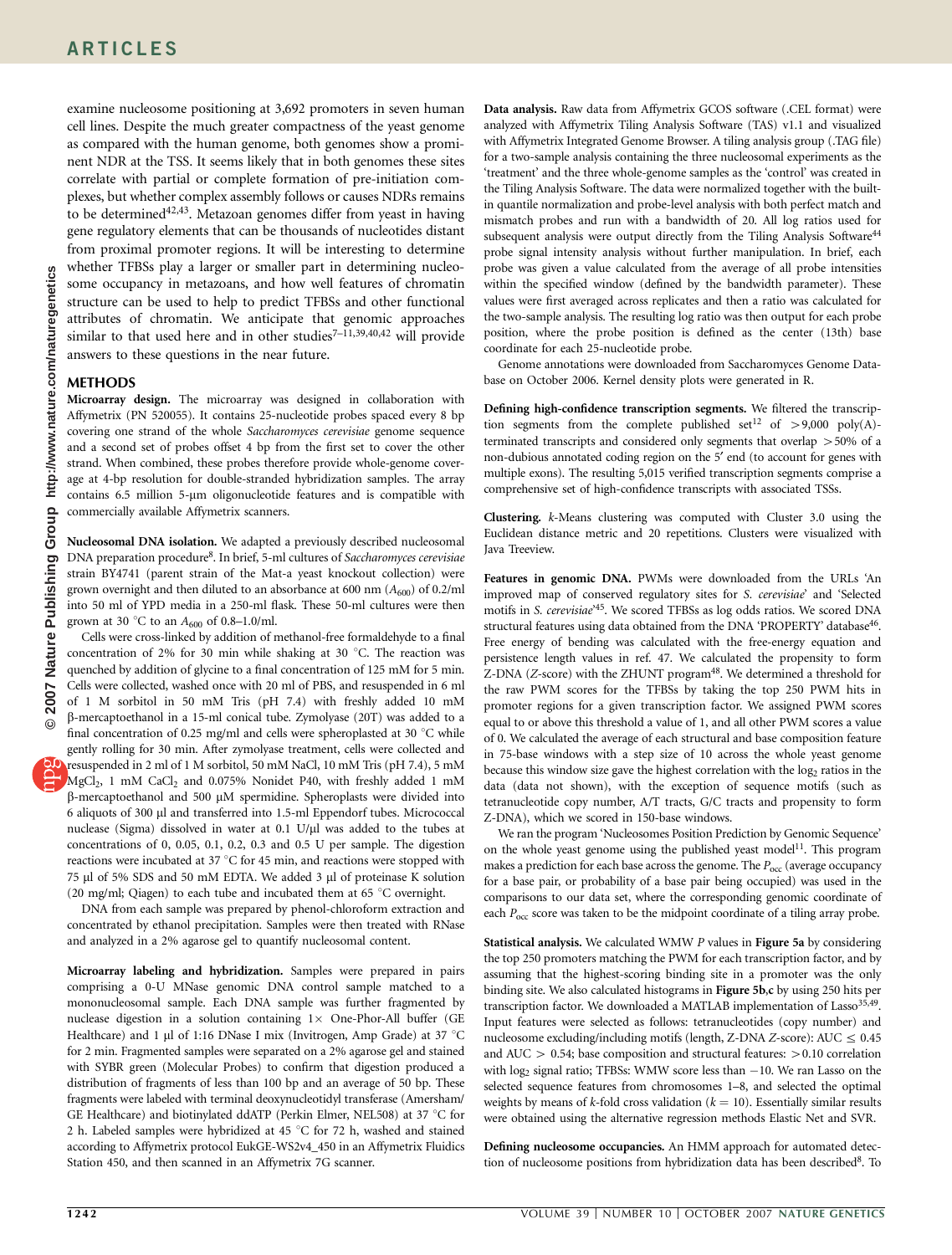<span id="page-8-0"></span>accommodate our higher resolution data, we modified the topology of this HMM such that the model contained 78 distinct hidden states: 38 well-positioned nucleosome states (which span 31–38 probes), 39 delocalized (fuzzy) nucleosome states (spanning 39 probes), and one linker state. We trained the model on several characterized key loci in sliding windows of 100 consecutive probes using the forward-backward algorithm. These key loci were Chr 16, 833335–834655 ([Fig. 4a](#page-3-0)); Chr 16, 29155–30195 ([Fig. 4b](#page-3-0)); Chr 3, 21845–22925 ([Fig. 4c](#page-3-0)); Chr 3, 38745–39785 (ref. 8; [Fig. 4d](#page-3-0)); Chr 3, 15798–18000 (CHA1-VAC17); Chr 15, 720947–722609 (HIS3-PET56); Chr 3, 10873–14558 (HMLa); Chr 3, 292427– 295317 (HMRa); Chr 3, 27898–31264 (KAR4); Chr 4, 1251000–1253000 (RVS167- SAC7); Chr 13, 873760–875248 (ADH2); Chr 2, 430782–431668 (PHO5); Chr 2, 277712–279412 (GAL10). We averaged the learned HMM parameters from all windows and applied the Viterbi algorithm to compute the most-likely states of all contiguous (separated by 4 bp) tiling array probes.

URLs. Saccharomyces Genome Database,<http:// www.yeastgenome.org>; [ftp://](ftp://ftp.yeastgenome.org/yeast) [ftp.yeastgenome.org/yeast](ftp://ftp.yeastgenome.org/yeast); Mat-a yeast knockout collection, [http://www.](http://www-sequence.stanford.edu/group/yeast_deletion_project/deletions3.html) [sequence.stanford.edu/group/yeast\\_deletion\\_project/deletions3.html;](http://www-sequence.stanford.edu/group/yeast_deletion_project/deletions3.html) Affymetrix Tiling Analysis Software, [http://www.affymetrix.com/support/developer/](http://www.affymetrix.com/support/developer/downloads/TilingArrayTools/index.affx) [downloads/TilingArrayTools/index.affx](http://www.affymetrix.com/support/developer/downloads/TilingArrayTools/index.affx); Affymetrix Integrated Genome Browser, [http://www.affymetrix.com/support/developer/tools/download\\_igb.affx](http://www.affymetrix.com/support/developer/tools/download_igb.affx); R, <http://www.r-project.org/>; Cluster, [http://bonsai.ims.u-tokyo.ac.jp/~mdehoon/](http://bonsai.ims.u-tokyo.ac.jp/~mdehoon/software/cluster/software.htm) [software/cluster/software.htm](http://bonsai.ims.u-tokyo.ac.jp/~mdehoon/software/cluster/software.htm); Java Treeview,<http://jtreeview.sourceforge.net/>; 'Improved map of conserved regulatory sites for S. cerevisiae', [http://fraenkel.](http://fraenkel.mit.edu/improved_map) [mit.edu/improved\\_map;](http://fraenkel.mit.edu/improved_map) 'Selected motifs in S. cerevisiae', [http://atlas.med.](http://atlas.med.harvard.edu/cgi-bin/compareace_motifs.pl) [harvard.edu/cgi-bin/compareace\\_motifs.pl](http://atlas.med.harvard.edu/cgi-bin/compareace_motifs.pl); DNA 'PROPERTY' database, [http://srs6.bionet.nsc.ru/srs6bin/cgi-bin/wgetz?-page+FieldInfo+-id+6F1Iv1SJ](http://srs6.bionet.nsc.ru/srs6bin/cgi-bin/wgetz?-page+FieldInfo+-id+6F1Iv1SJDVl+-lib+PROPERTY+-bf+PropertyName) [DVl+-lib+PROPERTY+-bf+PropertyName](http://srs6.bionet.nsc.ru/srs6bin/cgi-bin/wgetz?-page+FieldInfo+-id+6F1Iv1SJDVl+-lib+PROPERTY+-bf+PropertyName); ZHUNT, [http://gac-web.cgrb.](http://gac-web.cgrb.oregonstate.edu/zDNA/) [oregonstate.edu/zDNA/;](http://gac-web.cgrb.oregonstate.edu/zDNA/) Nucleosomes Position Prediction by Genomic Sequence, [http://genie.weizmann.ac.il/pubs/nucleosomes06/segal06\\_exe.html.](http://genie.weizmann.ac.il/pubs/nucleosomes06/segal06_prediction.html) All supplemental figures and data sets are available for downloading at our supporting information website ([http://chemogenomics.stanford.edu/](http://chemogenomics.stanford.edu/supplements/03nuc/) [supplements/03nuc/](http://chemogenomics.stanford.edu/supplements/03nuc/)). All DNA features (DNA properties and TFBSs as binary data) can be found on our website [\(http://hugheslab.ccbr.utoronto.ca/](http://hugheslab.ccbr.utoronto.ca/supplementary-data/tillo/nucleosomes/) [supplementary-data/tillo/nucleosomes/](http://hugheslab.ccbr.utoronto.ca/supplementary-data/tillo/nucleosomes/)).

Accession code. Array data has been deposited in the ArrayExpress database ([http://www.ebi.ac.uk/arrayexpress/\)](http://www.ebi.ac.uk/arrayexpress/) under accession code E-MEXP-1172.

Note: Supplementary information is available on the [Nature Genetics](http://www.nature.com/naturegenetics) website.

#### ACKNOWLEDGMENTS

We thank G. Giaever for scientific advice; members of the HIP-HOP labs at Stanford and Toronto for advice and encouragement; C. Palm for help with data analysis; S.J. Altschuler (Univ. Texas Southwester Medical Center) and G.-C. Yuan (Harvard Univ.) for software for the HMM; and Z. Zhang, Q. Morris and E. Chan for discussions. W.L. is supported by a training grant from the US National Institutes of Health, and the work was supported by grants from the National Human Genome Research Institute (R.W.D. and C.N.), the National Science Foundation (R.H.M.), Genome Canada and the Ontario Genomics Institute (N.B., D.T. and T.R.H.).

#### AUTHOR CONTRIBUTIONS

W.L. preformed experiments, collected and analyzed the data, prepared figures and co-wrote the paper. R.W.D. provided essential input into the study design and interpretation. D.T. designed the Lasso model, analyzed all of the data, ran the HMM, and prepared figures. N.B. did data analysis on TFBSs. R.H.M. contributed to the initial study design, provided essential experimental advice, and contributed text. T.R.H. directed the detailed data analysis, and contributed figures and text. C.N. designed the study, directed the work and wrote the paper.

Published online at<http://www.nature.com/naturegenetics>

Reprints and permissions information is available online at [http://npg.nature.com/](http://npg.nature.com/reprintsandpermissions) [reprintsandpermissions](http://npg.nature.com/reprintsandpermissions)

1. Noll, M. & Kornberg, R.D. Action of micrococcal nuclease on chromatin and the location of histone H1. J. Mol. Biol. 109, 393–404 (1977).

- 2. Richmond, T.J. & Davey, C.A. The structure of DNA in the nucleosome core. Nature 423, 145–150 (2003).
- 3. Jenuwein, T. & Allis, C.D. Translating the histone code. Science 293, 1074–1080 (2001).
- 4. Lohr, D. & Lopez, J. GAL4/GAL80-dependent nucleosome disruption/deposition on the upstream regions of the yeast GAL1-10 and GAL80 genes. J. Biol. Chem. 270, 27671–27678 (1995).
- Martinez-Campa, C. et al. Precise nucleosome positioning and the TATA box dictate requirements for the histone H4 tail and the bromodomain factor Bdf1. Mol. Cell 15, 69–81 (2004).
- 6. Straka, C. & Horz, W. A functional role for nucleosomes in the repression of a yeast promoter. EMBO J. 10, 361-368 (1991).
- Bernstein, B.E., Liu, C.L., Humphrey, E.L., Perlstein, E.O. & Schreiber, S.L. Global nucleosome occupancy in yeast. Genome Biol. 5, R62 (2004).
- Yuan, G.C. et al. Genome-scale identification of nucleosome positions in S. cerevisiae. Science 309, 626-630 (2005).
- 9. Lee, C.K., Shibata, Y., Rao, B., Strahl, B.D. & Lieb, J.D. Evidence for nucleosome depletion at active regulatory regions genome-wide. Nat. Genet. 36, 900-905 (2004).
- 10. Ioshikhes, I.P., Albert, I., Zanton, S.J. & Pugh, B.F. Nucleosome positions predicted through comparative genomics. Nat. Genet. 38, 1210-1215 (2006).
- 11. Segal, E. et al. A genomic code for nucleosome positioning. Nature 442, 772–778  $(2006)$
- 12. David, L. et al. A high-resolution map of transcription in the yeast genome. Proc. Natl. Acad. Sci. USA 103, 5320-5325 (2006).
- 13. MacIsaac, K.D. et al. An improved map of conserved regulatory sites for Saccharomyces cerevisiae. BMC Bioinformatics 7, 113 (2006).
- 14. Harbison, C.T. et al. Transcriptional regulatory code of a eukaryotic genome. Nature 431, 99–104 (2004).
- 15. Moreira, J.M. & Holmberg, S. Nucleosome structure of the yeast CHA1 promoter: analysis of activation-dependent chromatin remodeling of an RNA-polymerase-IItranscribed gene in TBP and RNA pol II mutants defective in vivo in response to acidic activators. EMBO J. 17, 6028–6038 (1998).
- 16. Sekinger, E.A., Moqtaderi, Z. & Struhl, K. Intrinsic histone-DNA interactions and low nucleosome density are important for preferential accessibility of promoter regions in yeast. Mol. Cell 18, 735-748 (2005).
- 17. Liu, X., Lee, C.K., Granek, J.A., Clarke, N.D. & Lieb, J.D. Whole-genome comparison of Leu3 binding in vitro and in vivo reveals the importance of nucleosome occupancy in target site selection. Genome. Res. 16, 1517–1528 (2006).
- 18. Holstege, F.C. et al. Dissecting the regulatory circuitry of a eukaryotic genome. Cell 95, 717–728 (1998).
- 19. Carrozza, M.J. et al. Histone H3 methylation by Set2 directs deacetylation of coding regions by Rpd3S to suppress spurious intragenic transcription. Cell 123, 581-592 (2005).
- 20. Keogh, M.C. et al. Cotranscriptional set2 methylation of histone H3 lysine 36 recruits a repressive Rpd3 complex. Cell 123, 593-605 (2005).
- 21. Raisner, R.M. et al. Histone variant H2A.Z marks the 5' ends of both active and inactive genes in euchromatin. Cell 123, 233-248 (2005).
- 22. Ashburner, M. et al. Gene ontology: tool for the unification of biology. The Gene Ontology Consortium. Nat. Genet. 25, 25-29 (2000).
- 23. Satchwell, S.C., Drew, H.R. & Travers, A.A. Sequence periodicities in chicken nucleosome core DNA. J. Mol. Biol. 191, 659-675 (1986).
- 24. Wang, Y.H., Amirhaeri, S., Kang, S., Wells, R.D. & Griffith, J.D. Preferential nucleosome assembly at DNA triplet repeats from the myotonic dystrophy gene. Science 265, 669–671 (1994).
- 25. Suter, B., Schnappauf, G. & Thoma, F. Poly(dA.dT) sequences exist as rigid DNA structures in nucleosome-free yeast promoters in vivo. Nucleic Acids Res. 28, 4083–4089 (2000).
- 26. Wong, B., Chen, S., Kwon, J.A. & Rich, A. Characterization of Z-DNA as a nucleosomeboundary element in yeast Saccharomyces cerevisiae. Proc. Natl. Acad. Sci. USA 104, 2229–2234 (2007).
- 27. Morse, R.H. Getting into chromatin: how do transcription factors get past the histones? Biochem. Cell Biol. 81, 101–112 (2003).
- 28. Roth, F.P., Hughes, J.D., Estep, P.W. & Church, G.M. Finding DNA regulatory motifs within unaligned noncoding sequences clustered by whole-genome mRNA quantitation. Nat. Biotechnol. 16, 939–945 (1998).
- 29. Lascaris, R.F., Groot, E., Hoen, P.B., Mager, W.H. & Planta, R.J. Different roles for abf1p and a T-rich promoter element in nucleosome organization of the yeast RPS28A gene. Nucleic Acids Res. 28, 1390–1396 (2000).
- 30. Fedor, M.J., Lue, N.F. & Kornberg, R.D. Statistical positioning of nucleosomes by specific protein-binding to an upstream activating sequence in yeast. J. Mol. Biol. 204, 109–127 (1988).
- 31. Yarragudi, A., Miyake, T., Li, R. & Morse, R.H. Comparison of ABF1 and RAP1 in chromatin opening and transactivator potentiation in the budding yeast Saccharomyces cerevisiae. Mol. Cell. Biol. 24, 9152–9164 (2004).
- 32. Huh, W.K. et al. Global analysis of protein localization in budding yeast. Nature 425, 686–691 (2003).
- 33. Liu, C.L. et al. Single-nucleosome mapping of histone modifications in S. cerevisiae. PLoS Biol. 3, e328 (2005).
- 34. Kornberg, R.D. & Stryer, L. Statistical distributions of nucleosomes: nonrandom locations by a stochastic mechanism. Nucleic Acids Res. 16, 6677-6690 (1988).
- 35. Tibshirani, R. Regression shrinkage and selection via the Lasso. J. R. Stat. Soc. Ser. B Methodol. 58, 267–288 (1996).